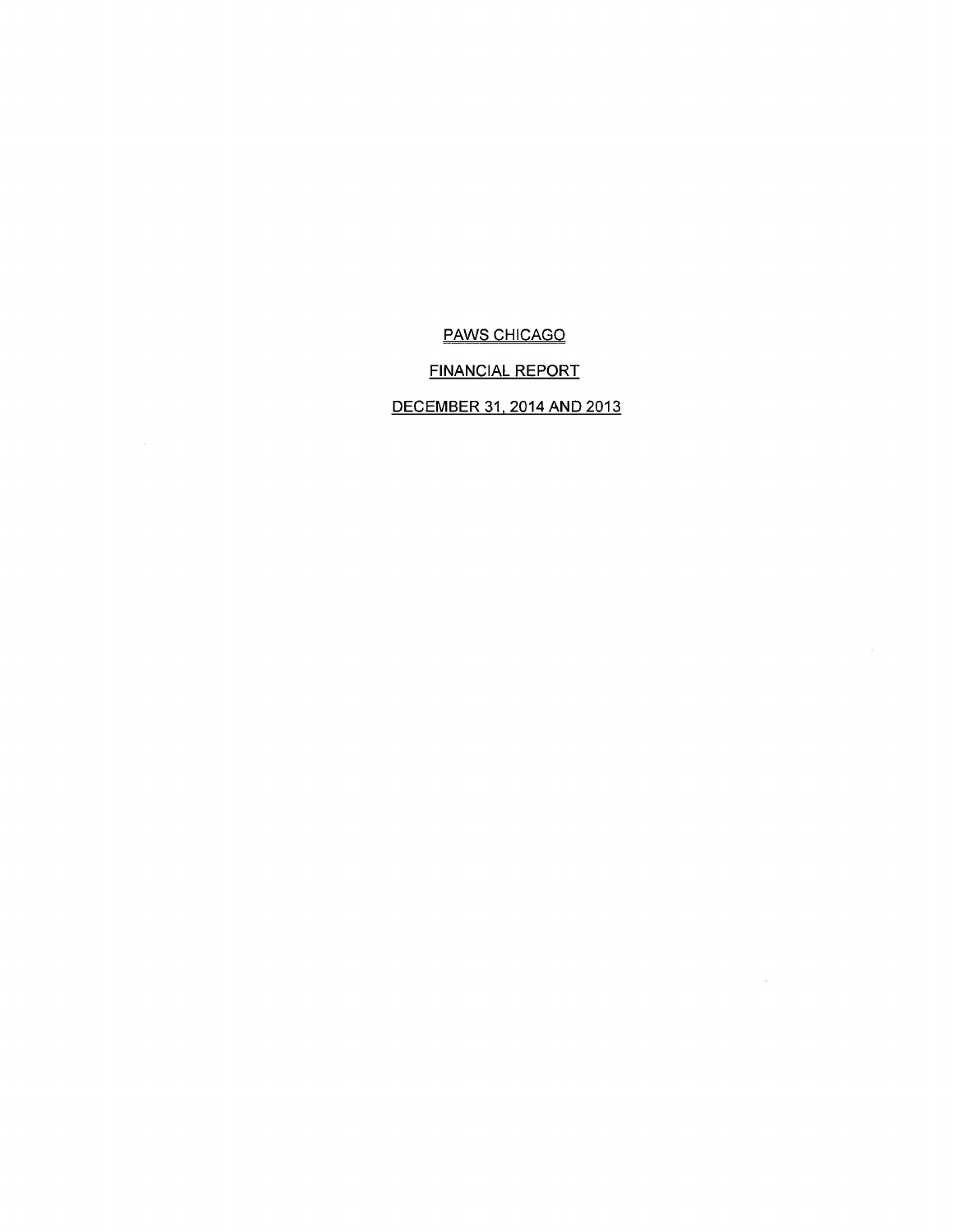

O"HARE PLAZA 8745 WEST HIGGINS ROAD TEL: (312) 263-2700 SUITE 200 FAX: (312) 263-6935<br>CHICAGO, ILLINOIS 60631 WWW.BK-CPA.COM **CHICAGO. ILLINOIS 60631** 

## INDEPENDENT AUDITOR'S REPORT

To the Board of Directors PAWS Chicago Chicago, Illinois

We have audited the accompanying financial statements of PAWS Chicago, which comprise the statements of financial position as of December 31, 2014 and 2013, and the related statements of activities and cash flows for the years then ended, and the related notes to the financial statements.

## Management's Responsibility for the Financial Statements

Management is responsible for the preparation and fair presentation of these financial statements in accordance with accounting principles generally accepted in the United States of America; this includes the design, implementation, and maintenance of internal control relevant to the preparation and fair presentation of financial statements that are free from material misstatement, whether due to fraud or error.

## Auditor's Responsibility

Our responsibility is to express an opinion on these financial statements based on our audits. We conducted our audits in accordance with auditing standards generally accepted in the United States of America. Those standards require that we plan and perform the audit to obtain reasonable assurance about whether the financial statements are free from material misstatement.

An audit involves performing procedures to obtain audit evidence about the amounts and disclosures in the financial statements. The procedures selected depend on the auditor's judgment, including the assessment of the risks of material misstatement of the financial statements, whether due to fraud or error. In making those risk assessments, the auditor considers internal control relevant to the entity's preparation and fair presentation of the financial statements in order to design audit procedures that are appropriate in the circumstances, but not for the purpose of expressing an opinion on the effectiveness of the entity's internal control. Accordingly, we express no such opinion. An audit also includes evaluating the appropriateness of the accounting policies used and the reasonableness of significant accounting estimates made by management, as well as evaluating the overall presentation of the financial statements.

We believe that the audit evidence we have obtained is sufficient and appropriate to provide a basis for our audit opinion.

## Opinion

In our opinion, the financial statements referred to above present fairly, in all material respects, the financial position of PAWS Chicago as of December 31, 2014 and 2013, and the changes in its net assets and its cash flows for the years then ended in accordance with accounting principles generally accepted in the United States of America.

Bineley and Kiener, L.L.P.

Certified Public Accountants

October 26, 2015

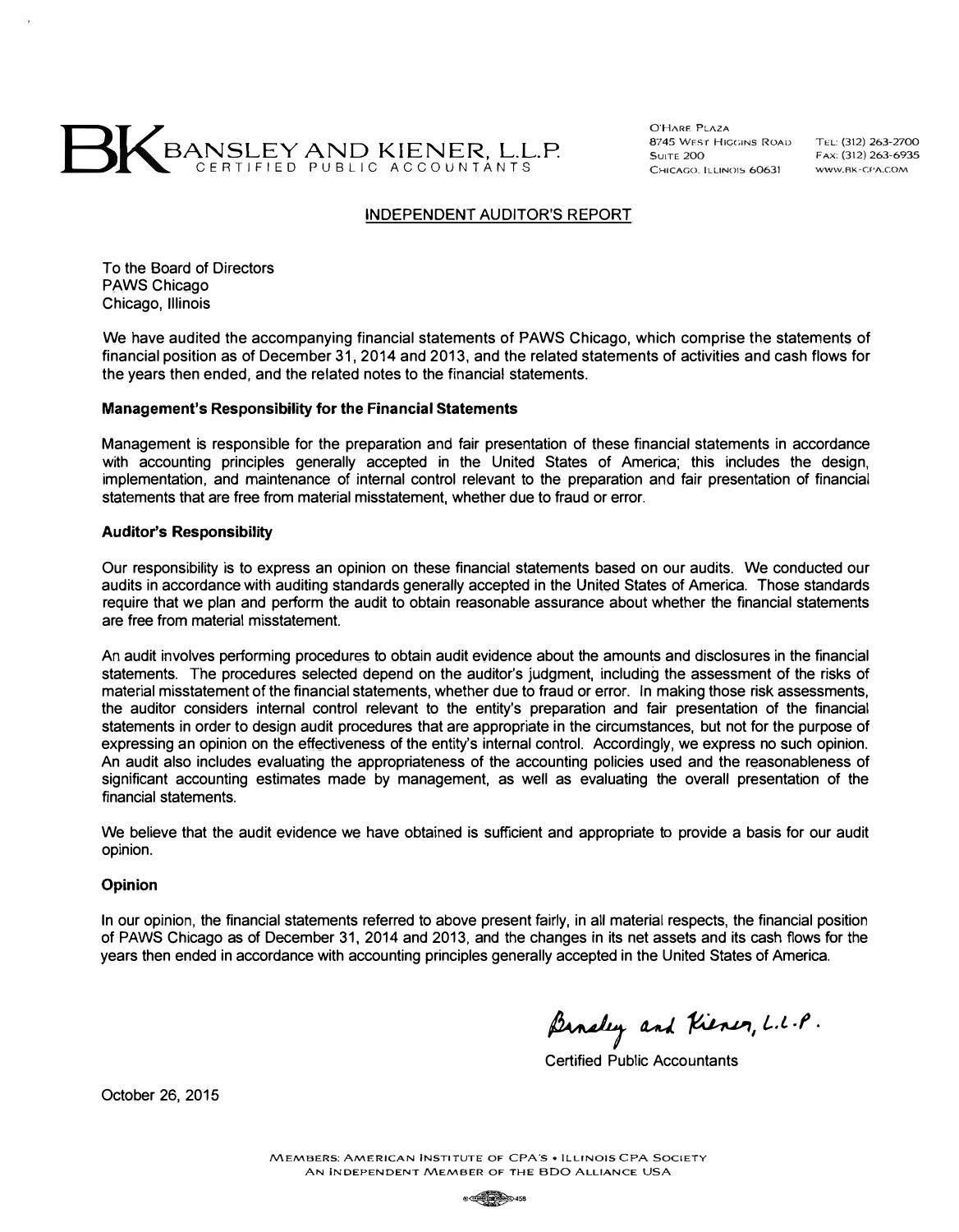## STATEMENTS OF FINANCIAL POSITION DECEMBER 31, 2014 AND 2013

| <b>ASSETS</b>                       | 2014          | 2013            |
|-------------------------------------|---------------|-----------------|
| Cash -                              | \$3,758,300   | 2,846,286<br>\$ |
| Investments, at fair value          | 19,037,906    | 15,389,389      |
| Unconditional promises to give, net | 791,563       | 780,748         |
| Accounts receivable                 | 324,182       | 219,625         |
| Inventories                         | 108,373       | 74,503          |
| Prepaid expenses                    | 132,043       | 113,219         |
| Accrued interest and dividends      | 4,276         |                 |
| Property and equipment, net         | 12,291,379    | 11,715,664      |
| <b>Total assets</b>                 | \$36,448,022  | \$31,139,434    |
| <b>LIABILITIES AND NET ASSETS</b>   |               |                 |
| Accounts payable                    | \$<br>379,316 | \$<br>145,877   |
| Accrued payroll and taxes           | 143,222       | 97,285          |
| Deferred revenue                    | 64,145        | 10,000          |
| <b>Total liabilities</b>            | 586,683       | 253,162         |
| Net assets                          |               |                 |
| Unrestricted                        | 25,752,403    | 20,770,473      |
| Temporarily restricted              | 8,202,460     | 9,925,799       |
| Permanently restricted              | 1,906,476     | 190,000         |
| Total net assets                    | 35,861,339    | 30,886,272      |
| Total liabilities and net assets    | \$36,448,022  | \$31,139,434    |

The accompanying notes are an integral part of the financial statements.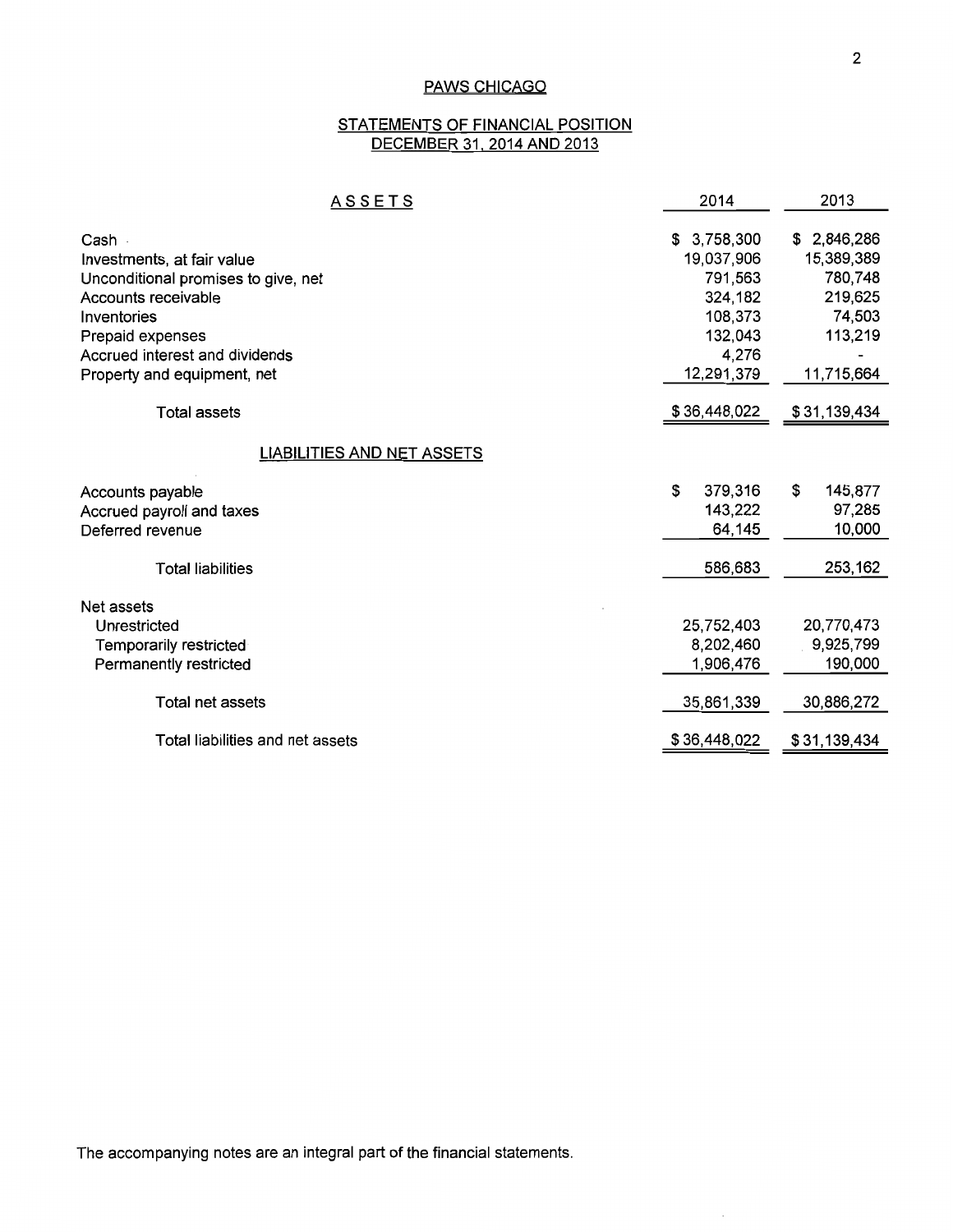# STATEMENTS OF ACTIVITIES<br>YEARS ENDEDECEMBER 31, 2014 AND 2013

|                                       |                     | 2014                     |                | 2013                     |                          |                          |               |                                |                 |             |                          |                   |
|---------------------------------------|---------------------|--------------------------|----------------|--------------------------|--------------------------|--------------------------|---------------|--------------------------------|-----------------|-------------|--------------------------|-------------------|
|                                       | <b>UNRESTRICTED</b> |                          |                |                          | <b>UNRESTRICTED</b>      |                          |               |                                |                 |             |                          |                   |
|                                       | <b>Board</b>        |                          | Temporarily    | Permanently              |                          |                          | Board         |                                | Temporarily     | Permanently |                          |                   |
|                                       | Operations          | Designated               | Total          | Restricted               | Restricted               | Total                    | Operations    | Designated                     | Total           | Restricted  | Restricted               | Total             |
| <b>REVENUE</b>                        |                     |                          |                |                          |                          |                          |               |                                |                 |             |                          |                   |
| Program service fees:                 |                     |                          |                |                          |                          |                          |               |                                |                 |             |                          |                   |
| Adoption center - Lincoln Park        | \$<br>936,455       | - \$                     | 936,455<br>-96 | \$                       | \$.<br>$\blacksquare$    | 936,455                  | \$<br>905,130 | \$<br>$\overline{\phantom{a}}$ | 905,130<br>- \$ | - \$        | \$                       | S<br>905,130      |
| Adoption center - North Shore         | 37,325              |                          | 37,325         |                          |                          | 37,325                   |               |                                |                 |             |                          |                   |
| Admission center                      | 6,325               | ۰                        | 6,325          |                          | $\tilde{\phantom{a}}$    | 6,325                    | 14,380        | $\overline{\phantom{a}}$       | 14,380          |             |                          | 14,380            |
| Spay/neuter clinic                    | 963,369             |                          | 963,369        |                          | $\overline{\phantom{a}}$ | 963,369                  | 917,023       |                                | 917,023         |             |                          | 917,023           |
| GUS mobile                            | 11,014              |                          | 11,014         |                          |                          | 11,014                   | 15,409        | $\overline{\phantom{a}}$       | 15,409          |             |                          | 15,409            |
| Training center                       | 57,990              |                          | 57,990         |                          |                          | 57,990                   |               |                                |                 |             |                          |                   |
| Contributions                         | 4,523,160           | 1,244,550                | 5,767,710      | 1,393,996                | 1,716,476                | 8,878,182                | 4,185,111     | 837,336                        | 5,022,447       | 925,364     | 35,000                   | 5,982,811         |
| Contributions - in kind               | 605,378             |                          | 605,378        |                          | $\sim$                   | 605,378                  | 492,404       |                                | 492,404         |             | $\overline{\phantom{a}}$ | 492,404           |
| Investment income                     | 32                  | 736,666                  | 736,698        |                          |                          | 736,698                  | 232           | 450,077                        | 450,309         |             |                          | 450,309           |
| Net appreciation of investments       |                     | 637,794                  | 637,794        |                          |                          | 637,794                  |               | 2,289,039                      | 2,289,039       |             | $\blacksquare$           | 2,289,039         |
| Special events                        | 3,273,490           |                          | 3,273,490      |                          |                          | 3,273,490                | 2,541,481     |                                | 2,541,481       |             | $\overline{\phantom{a}}$ | 2,541,481         |
| Other income                          | 184,030             |                          | 184,030        |                          |                          | 184,030                  | 174,468       |                                | 174,468         |             |                          | 174,468           |
| Net assets released from restrictions | 3,117,335           |                          | 3,117,335      | (3, 117, 335)            |                          | $\overline{\phantom{a}}$ | 233,466       |                                | 233,466         | (233, 466)  |                          |                   |
| <b>Total revenue</b>                  | 13,715,903          | 2,619,010                | 16,334,913     | (1,723,339)              | 1,716,476                | 16,328,050               | 9,479,104     | 3,576,452                      | 13,055,556      | 691,898     | 35,000                   | 13,782,454        |
|                                       |                     |                          |                |                          |                          |                          |               |                                |                 |             |                          |                   |
| <b>EXPENSES</b>                       |                     |                          |                |                          |                          |                          |               |                                |                 |             |                          |                   |
| Program services:                     |                     |                          |                |                          |                          |                          |               |                                |                 |             |                          |                   |
| Rescue & recovery center              | 3,042,394           |                          | 3,042,394      |                          |                          | 3,042,394                | 2,357,179     | $\overline{\phantom{a}}$       | 2,357,179       |             |                          | 2,357,179         |
| Spay/neuter clinic                    | 1,791,161           |                          | 1,791,161      |                          |                          | 1,791,161                | 1,685,762     | $\blacksquare$                 | 1,685,762       |             |                          | 1,685,762         |
| Adoption center - Lincoln Park        | 2,071,605           | $\overline{\phantom{a}}$ | 2,071,605      |                          |                          | 2,071,605                | 2,131,572     |                                | 2,131,572       |             | $\overline{\phantom{a}}$ |                   |
| Adoption center - North Shore         | 229,992             |                          | 229,992        |                          |                          | 229,992                  | 16,258        | $\overline{\phantom{a}}$       | 16,258          |             | $\overline{\phantom{a}}$ | 2,131,572         |
| Humane education                      | 935,725             |                          | 935,725        |                          |                          | 935,725                  |               | $\overline{\phantom{a}}$       |                 |             |                          | 16,258            |
| GUS mobile                            | 44,765              |                          | 44,765         |                          |                          |                          | 701,238       |                                | 701,238         |             |                          | 701,238           |
| Training center                       | 221,891             |                          | 221,891        |                          |                          | 44,765                   | 54,426        | $\overline{\phantom{a}}$       | 54,426          |             |                          | 54,426            |
| Volunteer program                     | 505,681             |                          |                |                          |                          | 221,891                  |               |                                |                 |             |                          |                   |
| Community development                 | 80,914              |                          | 505,681        |                          |                          | 505,681                  |               |                                |                 |             |                          |                   |
|                                       |                     |                          | 80,914         | $\overline{\phantom{a}}$ |                          | 80,914                   |               |                                |                 |             | $\overline{\phantom{a}}$ |                   |
|                                       | 8,924,128           |                          | 8,924,128      |                          |                          | 8,924,128                | 6,946,435     |                                | 6,946,435       |             |                          | 6,946,435         |
| Supporting services:                  |                     |                          |                |                          |                          |                          |               |                                |                 |             |                          |                   |
| Management and general                | 410,894             |                          | 410,894        |                          |                          |                          |               |                                |                 |             |                          |                   |
| Special events                        | 1,636,204           |                          |                |                          |                          | 410,894                  | 334,914       | $\overline{\phantom{a}}$       | 334,914         |             |                          | 334,914           |
| Fundraising                           |                     |                          | 1,636,204      |                          |                          | 1,636,204                | 1,484,001     | $\overline{\phantom{a}}$       | 1,484,001       |             |                          | 1,484,001         |
|                                       | 381,757             |                          | 381,757        |                          |                          | 381,757                  | 466,001       |                                | 466,001         |             |                          | 466,001           |
|                                       | 2,428,855           | $\overline{\phantom{0}}$ | 2,428,855      | $\overline{\phantom{0}}$ |                          | 2,428,855                | 2,284,916     | $\sim$                         | 2,284,916       |             | $\sim$                   | 2,284,916         |
| Total expenses                        | 11,352,983          |                          |                |                          |                          |                          |               |                                |                 |             |                          |                   |
|                                       |                     | $\sim$                   | 11,352,983     |                          |                          | 11,352,983               | 9,231,351     |                                | 9,231,351       |             | $\overline{\phantom{a}}$ | 9,231,351         |
| Change in net assets                  | 2,362,920           | 2,619,010                | 4,981,930      | (1,723,339)              | 1,716,476                | 4,975,067                | 247,753       | 3,576,452                      | 3,824,205       | 691,898     | 35,000                   | 4,551,103         |
|                                       |                     |                          |                |                          |                          |                          |               |                                |                 |             |                          |                   |
| Net assets at beginning of year       | 9,910,651           | 10,859,822               | 20,770,473     | 9,925,799                | 190,000                  | 30,886,272               | 9,662,898     | 7,283,370                      | 16,946,268      | 9,233,901   | 155,000                  | 26,335,169        |
| Net assets at end of year             | \$12,273,571        | \$13,478,832             | \$25,752,403   | \$8,202,460              | \$1,906,476              | \$35,861,339             | \$9,910,651   | \$10,859,822                   | \$ 20,770,473   | \$9,925,799 | 190,000<br>\$            | 30,886,272<br>SS. |

 $\sim 10^{-1}$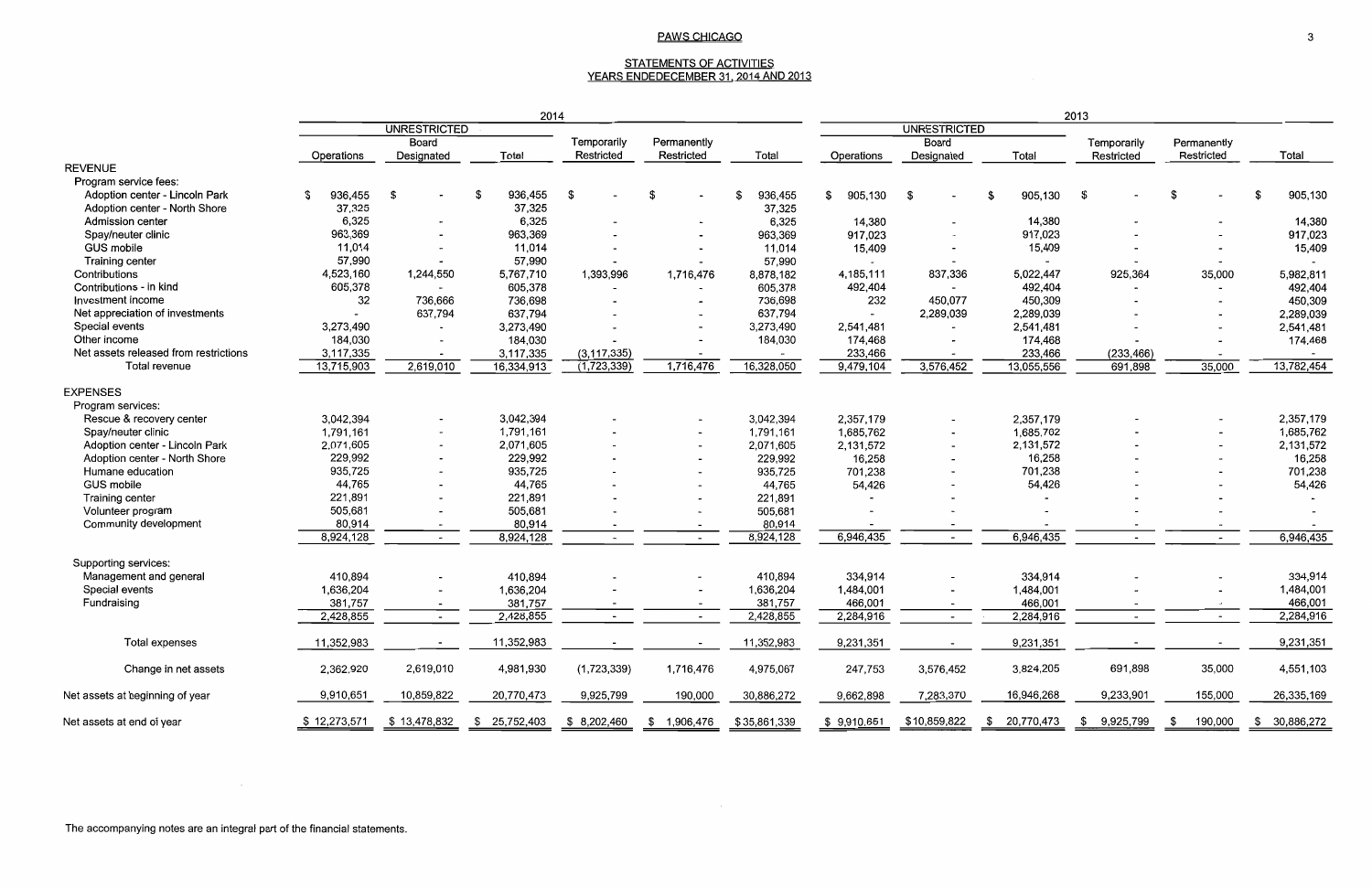## STATEMENTS OF CASH FLOWS YEARS ENDED DECEMBER 31, 2014 AND 2013

|                                                                         | 2014          | 2013          |
|-------------------------------------------------------------------------|---------------|---------------|
| Cash flows from operating activities:                                   |               |               |
| Cash received from customers                                            | \$2,175,677   | \$1,873,763   |
| Cash received from contributors                                         | 8,995,983     | 9,088,364     |
| Investment income received                                              | 732,422       | 450,309       |
| Cash paid to employees and suppliers                                    | (9,825,205)   | (8,342,365)   |
| Net cash provided by operating activities                               | 2,078,877     | 3,070,071     |
|                                                                         |               |               |
| Cash flows from investing activities:                                   |               |               |
| Purchases of investment securities                                      | (4,018,702)   | (3, 193, 588) |
| Sale of investment securities                                           | 2,286,312     | 1,743,474     |
| Purchases of property and equipment                                     | (999, 901)    | (133, 269)    |
| Net cash used in investing activities                                   | (2,732,291)   | (1, 583, 383) |
| Cash flows from financing activities:                                   |               |               |
| Contributions restricted for long-term purposes                         | 1,565,428     | 35,000        |
| Increase in cash                                                        | 912,014       | 1,521,688     |
| Cash at beginning of year                                               | 2,846,286     | 1,324,598     |
| Cash at end of year                                                     | \$3,758,300   | \$2,846,286   |
| Reconciliation of change in net assets to net                           |               |               |
| cash provided by operating activities:                                  |               |               |
| Change in net assets                                                    | \$4,975,067   | \$4,551,103   |
| Adjustments:                                                            |               |               |
| Net appreciation in investments                                         | (637, 794)    | (2, 289, 039) |
| Depreciation                                                            | 424,186       | 357,400       |
| Provision for doubtful pledges                                          | 272,000       | 145,371       |
| Contributions restricted for long-term purposes                         | (1, 565, 428) | (35,000)      |
| Contributed investments received                                        | (1, 278, 333) | (102,063)     |
| (Increase) decrease in:                                                 |               |               |
| Unconditional promises to give                                          | (282, 815)    | 701,135       |
| Accounts receivable                                                     | (104, 557)    | (161, 147)    |
| Inventories                                                             | (33, 870)     | (20, 153)     |
| Prepaid expenses                                                        | (18, 824)     | (13, 509)     |
| Accrued interest and dividends                                          | (4, 276)      |               |
| Increase (decrease) in:                                                 |               |               |
| Accounts payable                                                        | 233,439       | (95, 932)     |
| Accrued property taxes                                                  |               | (3,388)       |
| Accrued payroll and taxes                                               | 45,937        | 26,793        |
| Deferred revenue                                                        | 54,145        | 8,500         |
| <b>Total adjustments</b>                                                | (2,896,190)   | (1,481,032)   |
|                                                                         |               |               |
| Net cash provided by operating activities                               | \$ 2,078,877  | \$ 3,070,071  |
| Supplemental disclosure of non-cash operating and financing activities: |               |               |
| In-kind contributions                                                   | 605,378<br>\$ | 492,404<br>\$ |
|                                                                         |               |               |

The accompanying notes are an integral part of the financial statements.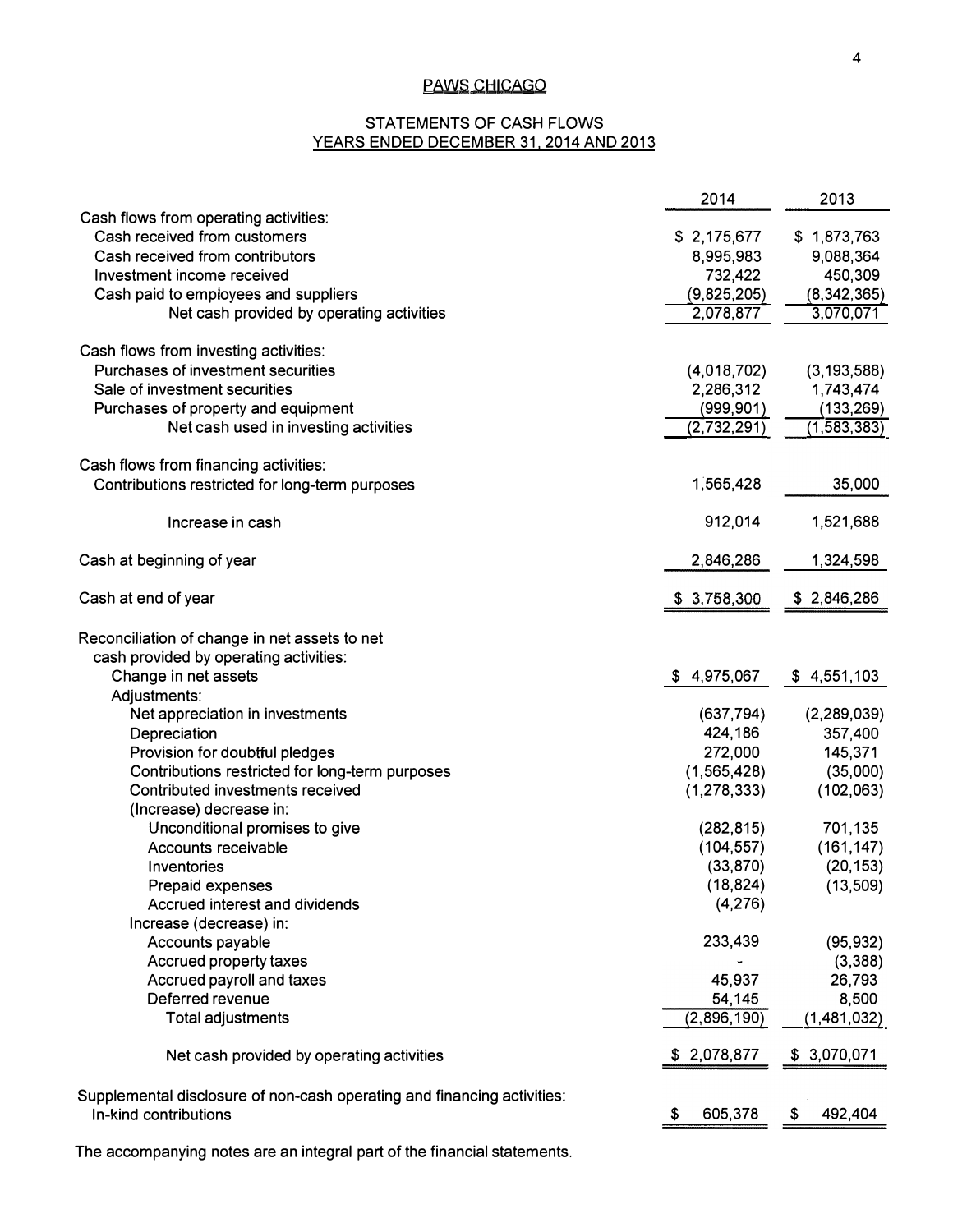## NOTES TO FINANCIAL STATEMENTS

### Note 1 – Nature of Activities and Summary of Significant Accounting Policies

## **Nature of Activities**

PAWS Chicago, a nonprofit corporation, was organized on January 29, 1998. PAWS Chicago's mission is.

- to build No Kill communities-starting with a No Kill Chicago—that respect and value the life of every cat and dog
- to end the overpopulation of homeless animals through solutions, practices and education:
- to transform animal welfare by setting higher standards in the way animals are treated and developing a sustainable solutions-based model.

PAWS Chicago's No Kill model is working. Since its founding, the number of animals euthanized in the city of Chicago has been reduced by 77%.

PAWS Chicago operates two adoption centers, a medical center, and a training center and manages a robust network of foster homes to provide treatment, medical care and enrichment for homeless cats and dogs until they can be adopted into loving homes. Since its start, PAWS Chicago has found homes for more than 37,000 animals.

PAWS Chicago is reducing the city's tragic pet overpopulation problem by providing free and low-cost spay/neuter surgeries at the Lurie Spay/Neuter Clinic and on the GusMobile Spay/Neuter Van, helping families who could not otherwise afford the costly surgery. PAWS Chicago's efforts are targeted in communities where the highest number of strays originate and where the largest number of residents are living at or below poverty level. Since its founding, PAWS Chicago has spayed or neutered more than 175,000 dogs and cats.

PAWS Chicago's Humane Education and Community Outreach Programs work in tandem with local churches, schools, community groups and the media to raise awareness about pet overpopulation and the resulting euthanasia. PAWS Chicago's volunteer program is instrumental to operations, providing the equivalent of 50 full time employees in 2014. PAWS Chicago hosts annual fundraising events to support its programs, increase awareness and engagement from the community in its No Kill mission. and recruit volunteers. PAWS Chicago receives no government funding and is reliant entirely upon the generosity of the community through private contributions.

## **Basis of Accounting**

The financial statements of PAWS Chicago have been prepared on the accrual basis of accounting.

## Use of Estimates

The preparation of financial statements in conformity with accounting principles generally accepted in the United States of America requires management to make estimates and assumptions that affect certain reported amounts and disclosures. Accordingly, actual results could differ from those estimates.

Material estimates that are particularly susceptible to significant change relate to the valuation of contributed services received by the Organization.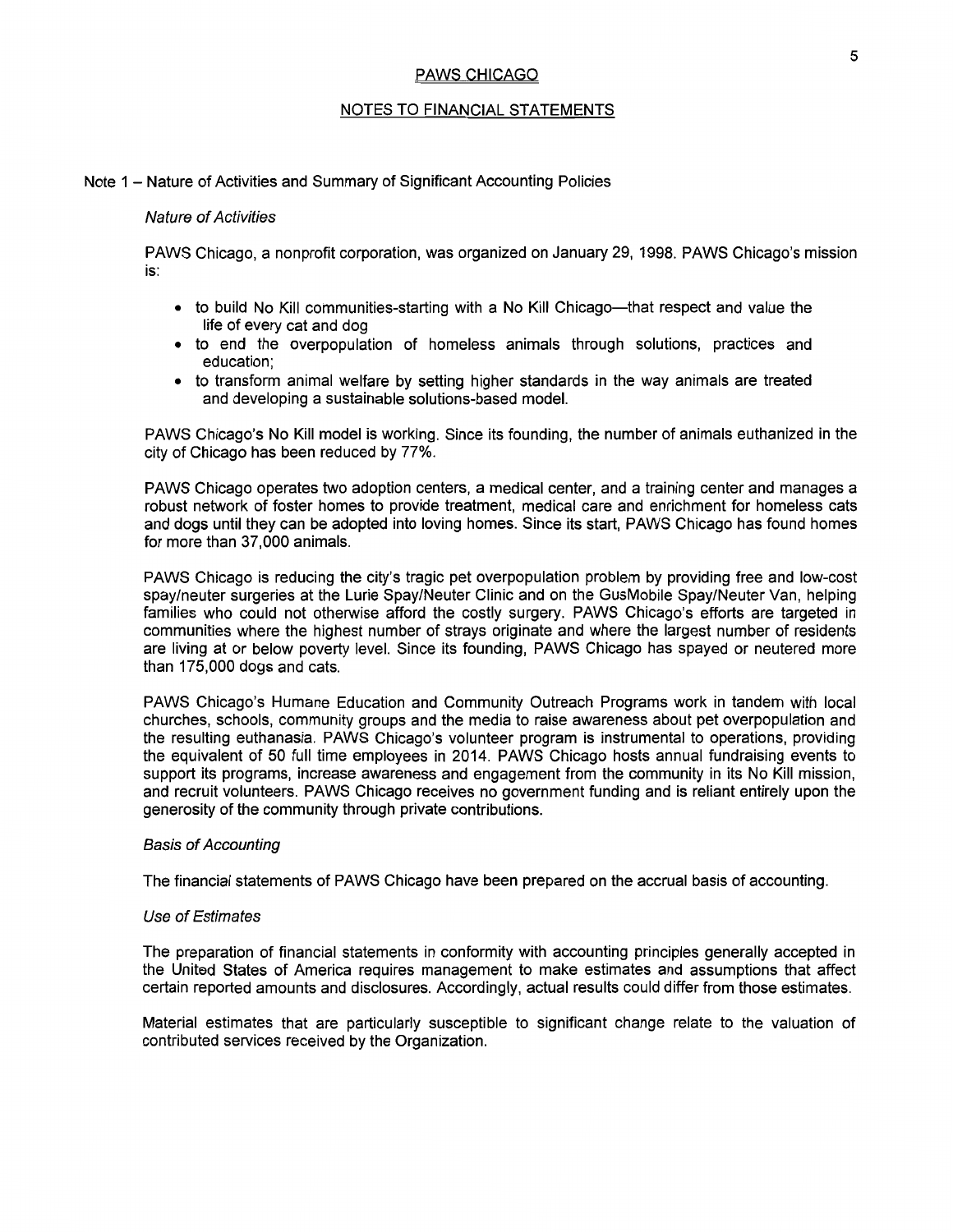## NOTES TO FINANCIAL STATEMENTS

#### Note 1 – Nature of Activities and Summary of Significant Accounting Policies (Continued)

#### **Recognition of Donor Restrictions**

Contributions that are restricted by the donor are reported as increases in unrestricted net assets if the restrictions expire in the fiscal year in which contributions are recognized. All other donor-restricted contributions are reported as increases in temporarily or permanently restricted net assets depending on the nature of the restriction. When a restriction expires, temporarily restricted net assets are reclassified to unrestricted net assets.

## **Accounts Receivable**

Accounts receivable are stated at the amount management expects to collect from outstanding balances at year-end. Based on management's assessment of the credit history with debtors having outstanding balances and current relationships with them, it has concluded that realization losses on balances outstanding at year-end will not be significant.

#### **Promises to Give**

Unconditional promises to give are recognized as assets and revenue in the period the promise is received. Promises to give are recorded at net realizable value if expected to be collected in the current year and at fair value, which is measured at the present value of their future cash flows, if expected to be collected in more than one year.

The discounts on those amounts are computed using risk-adjusted interest rates applicable to the years in which the promises are received. Amortization of the discounts is included in contribution income. Conditional promises to give are recognized when the conditions on which they depend are substantially met.

#### **Inventories**

Inventories are stated at the lower of cost (determined on a first-in, first-out basis) or market.

## Property, Equipment, and Depreciation

Property and equipment are recorded at cost, or if donated, at estimated fair value at date of acquisition. Such donations are reported as unrestricted support unless the donor has restricted the donated asset to a specific purpose. Leasehold improvements are amortized on the straight-line method over the shorter of the estimated useful lives of the improvements or the terms of the related leases.

Depreciation of property and equipment is computed on the straight-line method over the following estimated useful lives:  $\sim$ 

|                                                                          | <b>Years</b>                  |
|--------------------------------------------------------------------------|-------------------------------|
| <b>Buildings and improvements</b><br>Leasehold improvements<br>Equipment | 20-70<br>$5 - 20$<br>$5 - 10$ |
|                                                                          |                               |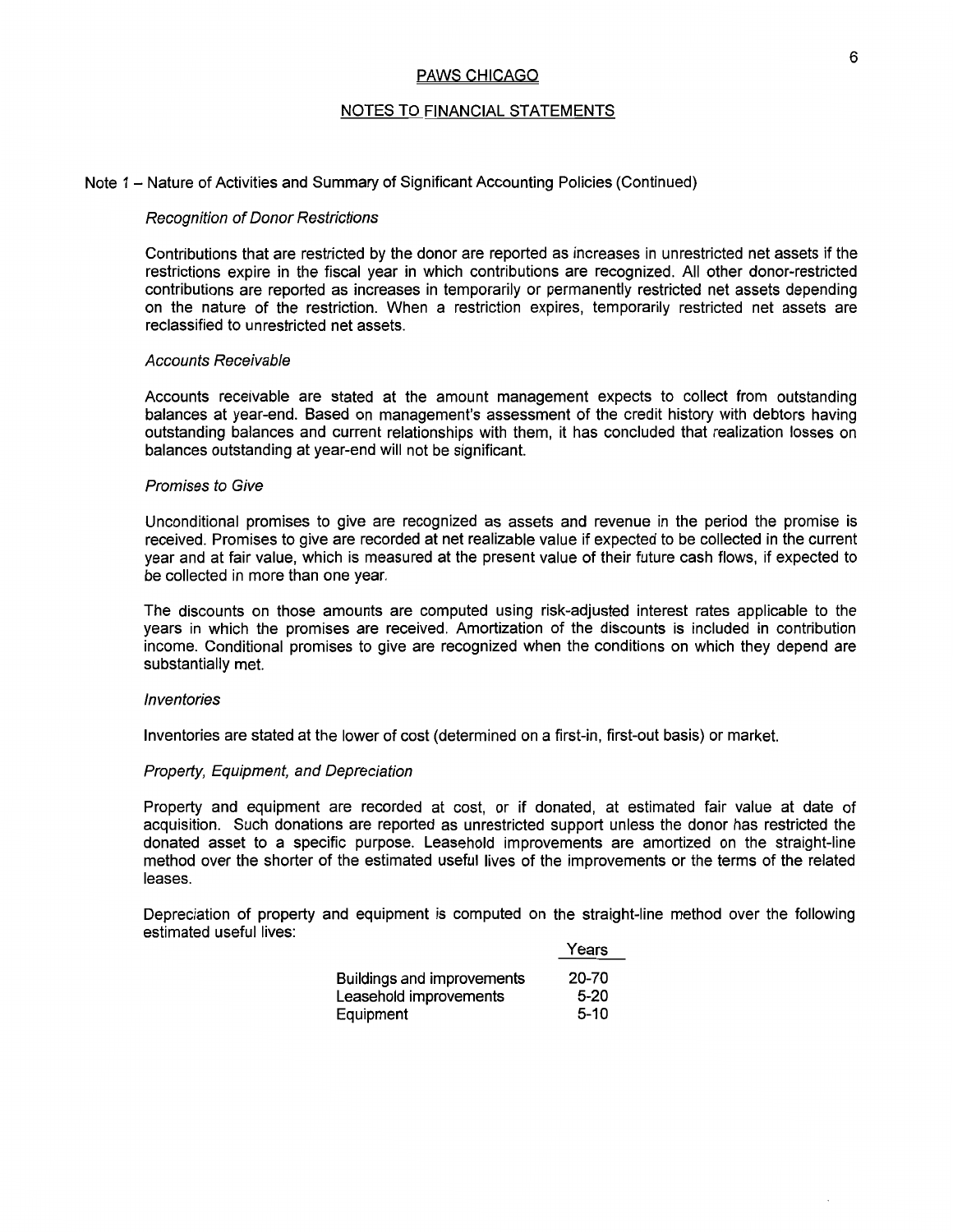### NOTES TO FINANCIAL STATEMENTS

## Note 1 – Nature of Activities and Summary of Significant Accounting Policies (Continued)

## Property, Equipment, and Depreciation (Continued)

Maintenance and repairs of property and equipment are charged to operations and major improvements are capitalized. When assets are sold, retired, or otherwise disposed of, the cost and accumulated depreciation are removed from the accounts and any resulting gain or loss is included in the change in net assets.

#### **Deferred Revenue**

Revenue collected for program service fees are recognized when the services are performed. Revenue collected for program service fees of the succeeding year are classified as deferred revenue.

#### **Donated Services**

Donated services are recognized as contributions if the services (a) create or enhance nonfinancial assets, or (b) require specialized skills, are performed by people with those skills, and would otherwise be purchased by the Organization. In addition, many volunteers also perform a variety of tasks throughout the year that are not recognized as contributions in the financial statements since the recognition criteria were not met.

## Advertising

The Organization recognizes advertising revenue when collected and expenses the costs of advertising as incurred. Advertising revenue was \$56,950 and \$47,388 for the years ended December 31, 2014 and 2013, respectively. Advertising expense totaled \$17,827 and 10,303 for the years ended December 31, 2014 and 2013, respectively.

#### **Income Taxes**

The Organization is a not-for-profit corporation exempt from income taxes under Section  $501(c)(3)$  of the Internal Revenue Code except for income derived from unrelated business activities, as defined under the Internal Revenue Code. There was no provision for tax required for 2014 or 2013. The Organization's federal Forms 990 and 990-T for 2014, 2013, and 2012 are subject to examination by the Internal Revenue Service, generally for three years after they are filed. In addition, the Organization's state Forms AG990-IL and IL990-T are subject to examination by the state tax authority for similar years.

#### **Evaluation of Subsequent Events**

Management has evaluated subsequent events through October 26, 2015, the date the financial statements were available to be issued.

## **Reclassifications**

Certain reclassifications have been made to the prior year financial statements to conform to the current year presentation. The reclassifications had no impact on total net assets.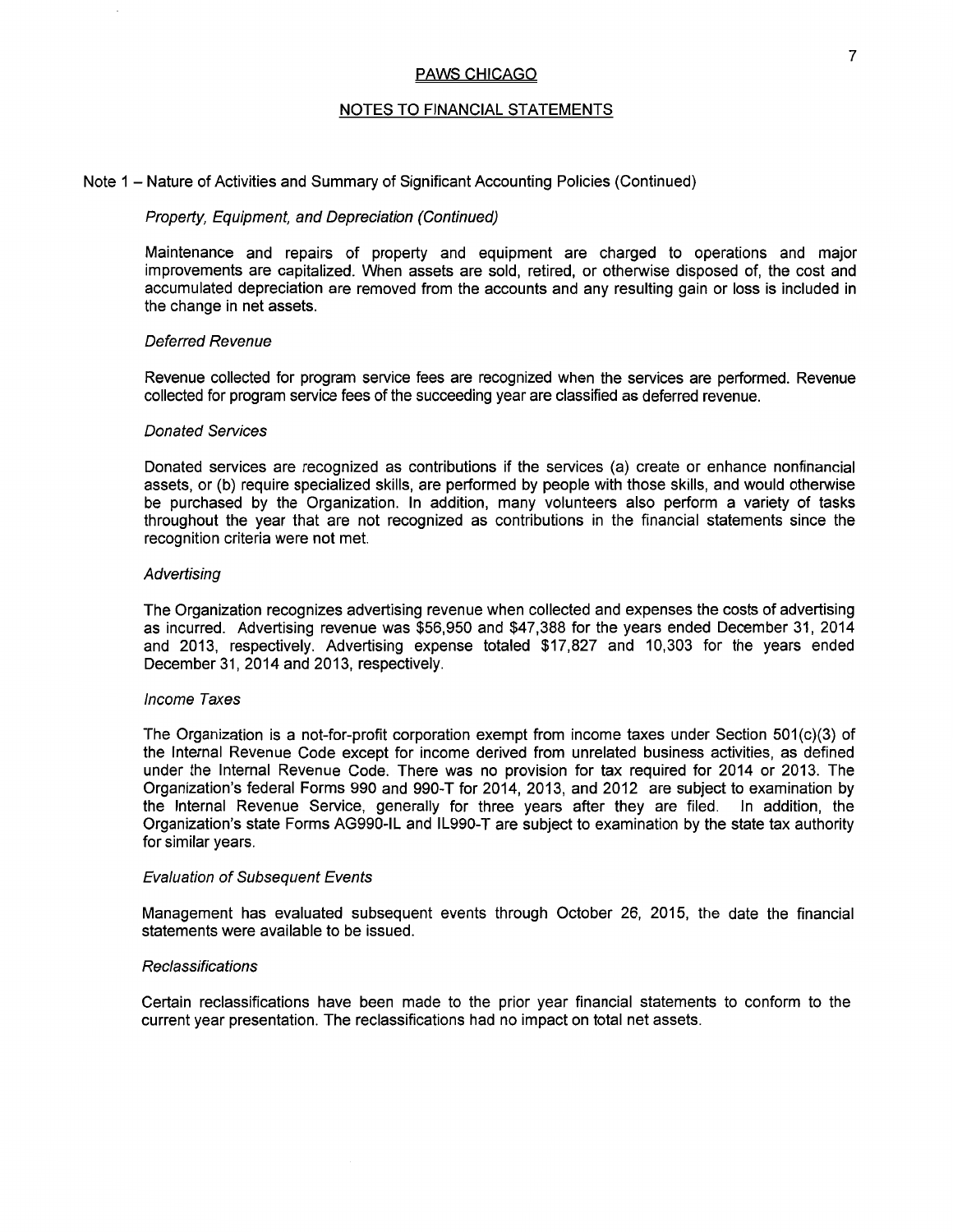## NOTES TO FINANCIAL STATEMENTS

## Note  $2$  – Investments

Investments at December 31 are reported at fair value as determined by quoted market prices and are composed of the following:

|                              | 2014         | 2013                |
|------------------------------|--------------|---------------------|
| Money market                 | \$1,572,941  | \$1,414,680         |
| Mutual funds                 |              |                     |
| International equity         | 2,222,734    | 2,506,528           |
| Global equity                | 1,503,496    | 1,465,788           |
| Fixed income                 | 3,462,430    | 647,873             |
| <b>Balanced</b>              | 843,430      | 792,495             |
| Large Cap Growth             | 1,028,488    | 923,928             |
| Large Cap Blend              | 613,148      | 602,175             |
| <b>Stocks</b>                |              |                     |
| Energy                       | 1,093,107    | 1,677,760           |
| <b>Materials</b>             | 70,900       |                     |
| Financial                    | 1,278,538    | 879,440             |
| Consumer staples             | 221,270      | 58,320              |
| Consumer discretionary       | 403,585      | 265,427             |
| Healthcare                   | 299,962      | 273,420             |
| <b>Utilities</b>             | 239,969      | 348,250             |
| Information technology       | 3,000,395    | 1,617,595           |
| Telecommunications           | 532,919      | 491,400             |
| Industrial                   | 650,566      | 834,710             |
| Diversified emerging markets |              | 493,680             |
| Large blend                  |              | 95,920              |
| Other                        | 28           |                     |
|                              | \$19,037,906 | <u>\$15,389,389</u> |

During the years ended December 31, 2014 and 2013, the Organization's investments (including investments bought, sold, as well as held during the period) appreciated in fair value by \$637,794 and \$2,289,039, respectively.

Note 3 - Unconditional Promises to Give

Unconditional promises to give have been received in support of the spay/neuter clinic, the adoption center, and the endowment fund. Future cash flows from long-term pledges are discounted at a riskadjusted discount rate of 6%. Unconditional promises to give include the following:

|                                    | 2014       | 2013        |
|------------------------------------|------------|-------------|
| Promises to give beginning of year | \$877,285  | \$1,790,802 |
| Amount pledged during the year     | 845,000    | 30,000      |
| Amount collected during the year   | (515,060)  | (826, 146)  |
| Pledges written off                | (255,096)  | (117, 371)  |
| Promises to give end of year       | 952,129    | 877,285     |
| Less:                              |            |             |
| Discounts to present value         | (115, 662) | (68,537)    |
| Allowance for doubtful promises    | (44, 904)  | (28,000)    |
| Net promises to give               | \$ 791.563 | 780.748     |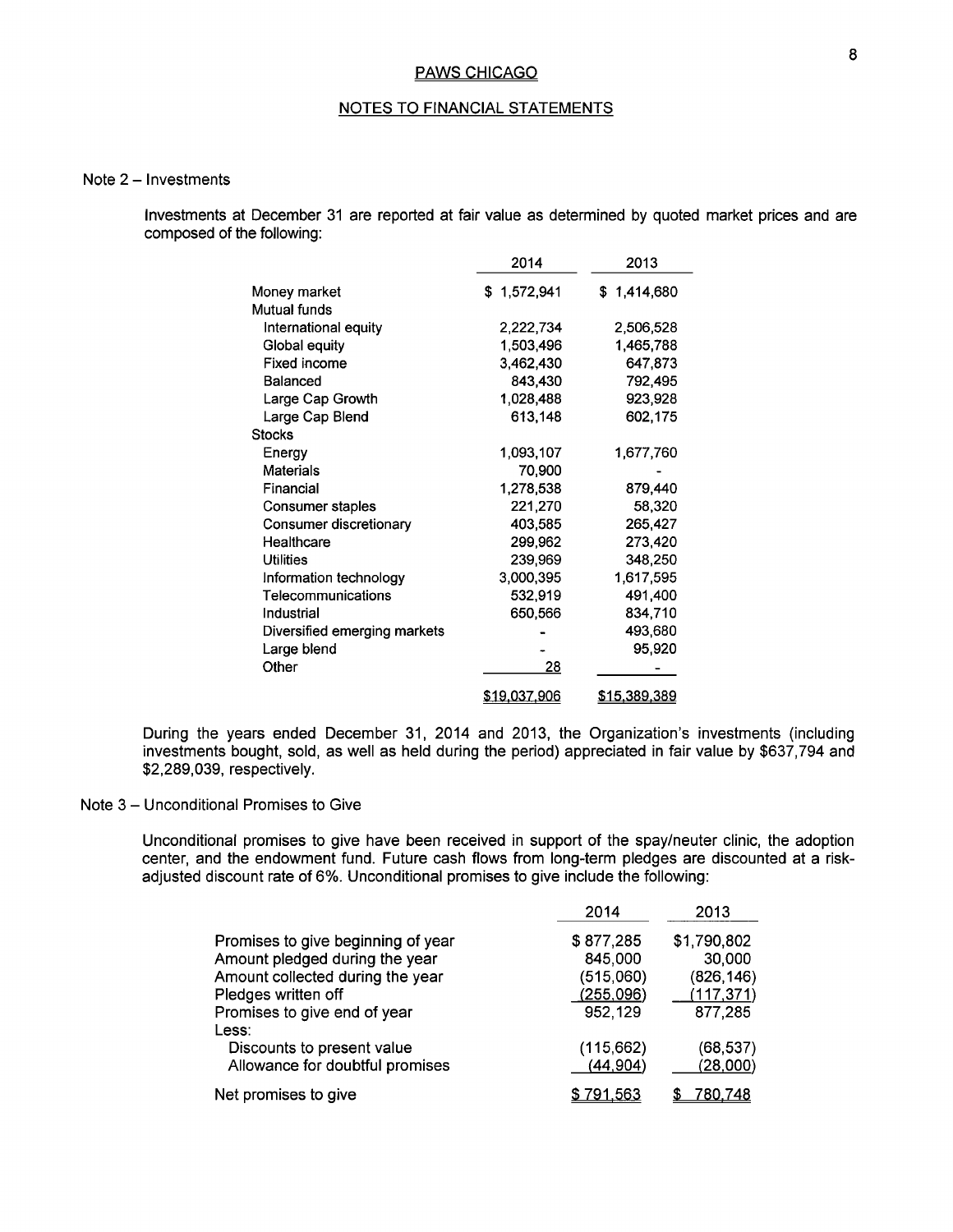## NOTES TO FINANCIAL STATEMENTS

## Note 3 - Unconditional Promises to Give (Continued)

Unconditional promises to give at December 31, 2014 and 2013 are as follows.

Promises to give expected to be collected in:

|                                                                 | 2014      | 2013      |
|-----------------------------------------------------------------|-----------|-----------|
| Less than one year<br>One to five years<br>More than five years | \$400,066 | \$602,716 |
|                                                                 | 552,063   | 274,569   |
|                                                                 |           |           |
|                                                                 | \$952,129 | \$877,285 |

## Note 4 - Inventories

Inventories at December 31, 2014 and 2013 consist of the following:

|                                 | 2014               | 2013               |
|---------------------------------|--------------------|--------------------|
| Merchandise<br>Clinic inventory | \$47,423<br>60,950 | \$30,582<br>43,921 |
|                                 | \$108,373          | \$74,503           |

## Note 5 - Property, Equipment, and Depreciation

Property and equipment at December 31, 2014 and 2013 consists of the following:

|                                                                           | 2014                                            | 2013                                           |
|---------------------------------------------------------------------------|-------------------------------------------------|------------------------------------------------|
| Land<br>Buildings and improvements<br>Leasehold improvements<br>Equipment | \$3,514,619<br>9,082,575<br>42,625<br>1,783,504 | \$3,514,619<br>8,808,913<br>5,646<br>1,225,342 |
| Less accumulated depreciation                                             | 14,423,323<br>2,263,042                         | 13,554,520<br>1,838,856                        |
|                                                                           | 12,160,281                                      | 11,715,664                                     |
| Construction in progress                                                  | 131,098                                         |                                                |
|                                                                           | <u>\$12,291,379</u>                             | \$11,715,664                                   |

Depreciation expense for the years ended December 31, 2014 and 2013 was \$424,186 and \$357,400, respectively. The Organization has begun certain building improvements and software enhancements. The total cost of the projects is expected to be approximately \$177,500.

## Note 6 - Net Assets

## **Board-designated Endowment**

The Board of Directors has designated a portion of unrestricted net assets as a general endowment fund to support the mission of the Organization. Since this resulted from an internal designation and is not donor-restricted, it is classified and reported as unrestricted net assets. The Organization has not appropriated for distribution any of its board-designated endowment.

 $\sim$   $\sim$   $\sim$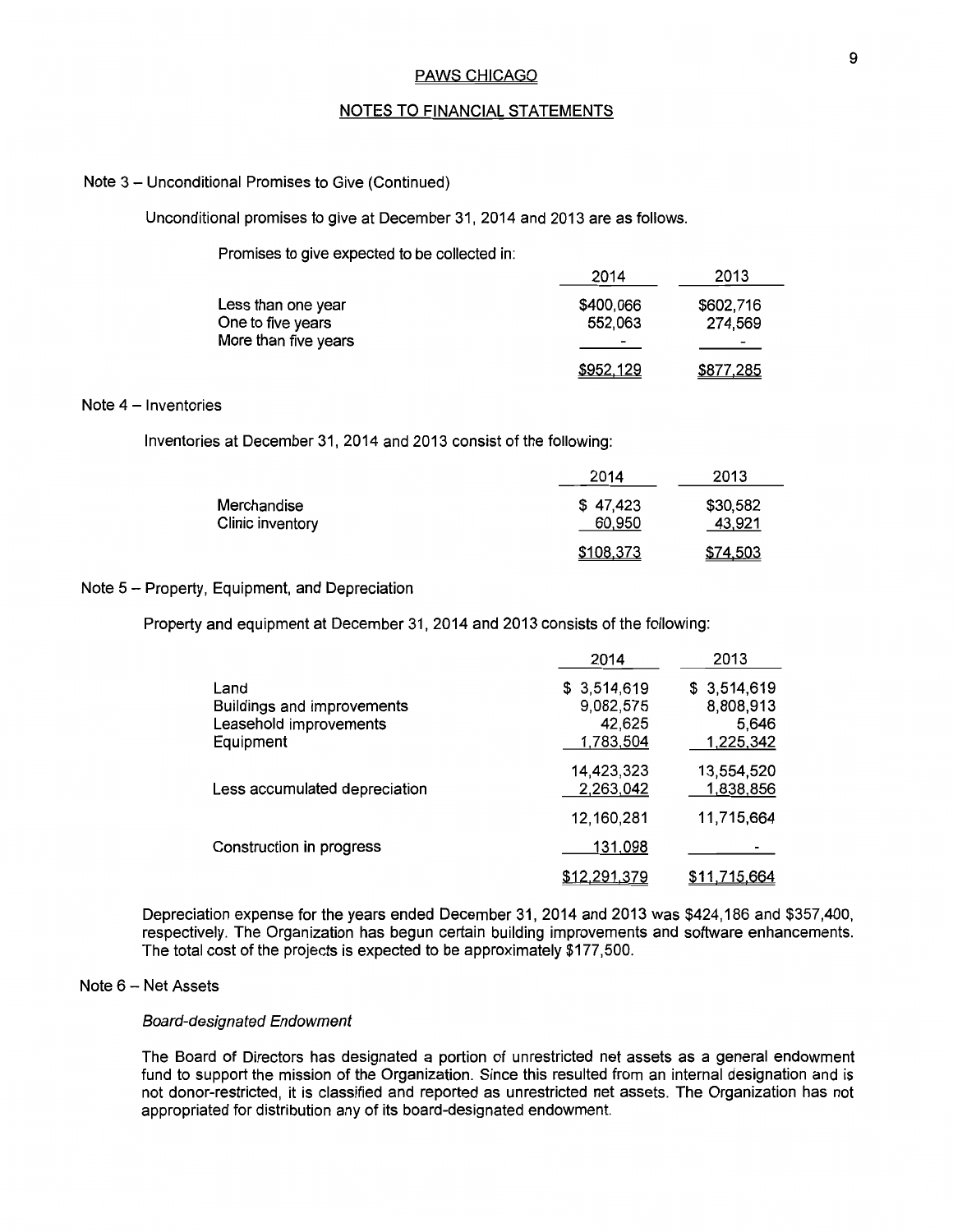## NOTES TO FINANCIAL STATEMENTS

## Note 6 - Net Assets (Continued)

## **Board-designated Endowment (Continued)**

Composition of and changes in board-designated endowment net assets for the years ended December 31, 2014 and 2013 are as follows:

|                                    | 2014                 | 2013               |
|------------------------------------|----------------------|--------------------|
| Beginning designated balance       | \$10,859,822         | \$7,283,370        |
| Contributions<br>Investment income | 1,244,550<br>736,666 | 837,336<br>450,077 |
| Net appreciation on investment of  |                      |                    |
| temporarily restricted funds       | 637,794              | 2,289,039          |
| Ending designated balance          | \$13,478,832         | \$10,859,822       |

### **Donor-restricted Endowment**

The Organization's permanently restricted net assets consist of four donor-restricted endowment funds. As required by generally accepted accounting principles, net assets associated with endowment funds are classified and reported based on the existence or absence of donor-imposed restrictions.

The Board of Directors of the Organization has interpreted the State Prudent Management of Institutional Funds Act (SPMIFA) as requiring the preservation of the fair value of the original gift as of the gift date of the donor-restricted endowment funds absent explicit donor stipulations to the contrary. As a result of this interpretation, the Organization classifies as permanently restricted net assets (a) the original value of gifts donated to the permanent endowment, (b) the original value of subsequent gifts to the permanent endowment, and (c) accumulations to the permanent endowment made in accordance with the direction of the applicable donor gift instrument at the time the accumulation is added to the fund. The remaining portion of the donor-restricted endowment fund that is not classified in permanently restricted net assets is classified as temporarily restricted net assets until those amounts are appropriated for expenditure by the Organization in a manner consistent with the standard of prudence prescribed by SPMIFA. In accordance with SPMIFA, the Organization considers the following factors in making a determination to appropriate or accumulate donor-restricted endowment funds: (1) the duration and preservation of the various funds, (2) the purposes of the donor-restricted endowment funds, (3) general economic conditions, (4) the possible effect of inflation and deflation, (5) the expected total return from income and the appreciation of investments, (6) other resources of the Organization, and (7) the Organization's investment policies.

#### Investment Return Objectives, Risk Parameters and Strategies

Endowment assets include those assets of donor-restricted funds that the Organization must hold in perpetuity or for a donor-specified period of time. The endowment assets are invested in a manner to accept prudent levels of short and long-term volatility consistent with the near-term cash flow needs. funding level, and long-term liability structure of the investment portfolio.

To achieve long-term rate-of-return objectives, the Organization relies on a total return strategy in which investment returns are achieved through both capital appreciation (realized and unrealized) and current vield (interest and dividends). The Organization targets a diversified asset allocation that places a greater emphasis on equity-based investments to achieve its long-term return objectives within prudent risk constraints.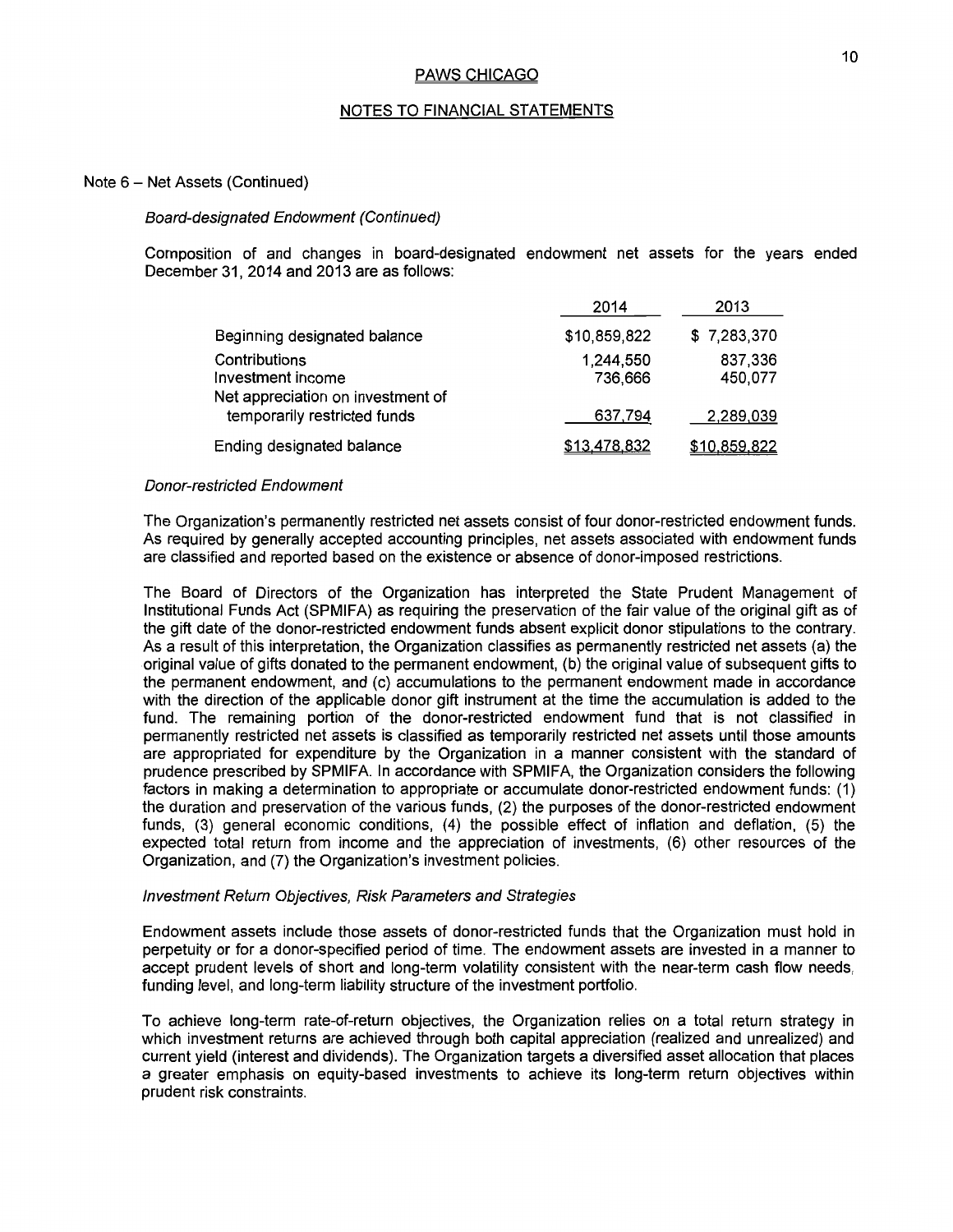## NOTES TO FINANCIAL STATEMENTS

## Note 6 - Net Assets (Continued)

## **Endowment Net Assets**

Endowment net asset composition by type of fund as of December 31, 2014 and 2013 are as follows:

|                         | Unrestricted | Permanently<br>Restricted | Total Net<br>Endowment<br>Assets |
|-------------------------|--------------|---------------------------|----------------------------------|
| December 31, 2014       |              |                           |                                  |
| <b>Endowment Funds:</b> |              |                           |                                  |
| Donor-restricted        | \$           | \$1,906,476               | \$1,906,476                      |
| Board-designated        | 13,478,832   |                           | 13,478,832                       |
|                         | \$13,478,832 | \$1,906,476               | \$15,385,308                     |
| December 31, 2013       |              |                           |                                  |
| Endowment Funds:        |              |                           |                                  |
| Donor-restricted        | \$           | S<br>190,000              | 190,000<br>\$                    |
| Board-designated        | 10,859,822   |                           | 10,859,822                       |
|                         | \$10,859,822 | 90.000                    | \$11,049,822                     |
|                         |              |                           |                                  |

Changes in endowment net assets as of December 31, 2014 and 2013 are as follows:

|                                 | Unrestricted    | Permanently<br>Restricted | Total Net<br>Endowment<br>Assets |
|---------------------------------|-----------------|---------------------------|----------------------------------|
| December 31, 2014               |                 |                           |                                  |
| <b>Endowment Funds:</b>         |                 |                           |                                  |
| Beginning of year               | \$10,859,822    | 190,000<br>S              | \$11,049,822                     |
| Contributions                   | 1,244,550       | 1,716,476                 | 2,961,026                        |
| Investment income               | 736,666         |                           | 736,666                          |
| Net appreciation of investments | 637,794         |                           | 637,794                          |
| Appropriated for expenditure    |                 |                           |                                  |
| End of year                     | \$13,478,832    | \$1,906.476               | \$15,385,308                     |
| December 31, 2013               |                 |                           |                                  |
| <b>Endowment Funds:</b>         |                 |                           |                                  |
| Beginning of year               | 7,283,370<br>S. | 155,000<br>S.             | \$7,438,370                      |
| Contributions                   | 837,336         | 35,000                    | 872,336                          |
| Investment income               | 450,077         |                           | 450,077                          |
| Net appreciation of investments | 2,289,039       |                           | 2,289,039                        |
| Appropriated for expenditure    |                 |                           |                                  |
| End of year                     | \$10,859,822    | <u> 90,000</u>            | <u>1.049.822</u>                 |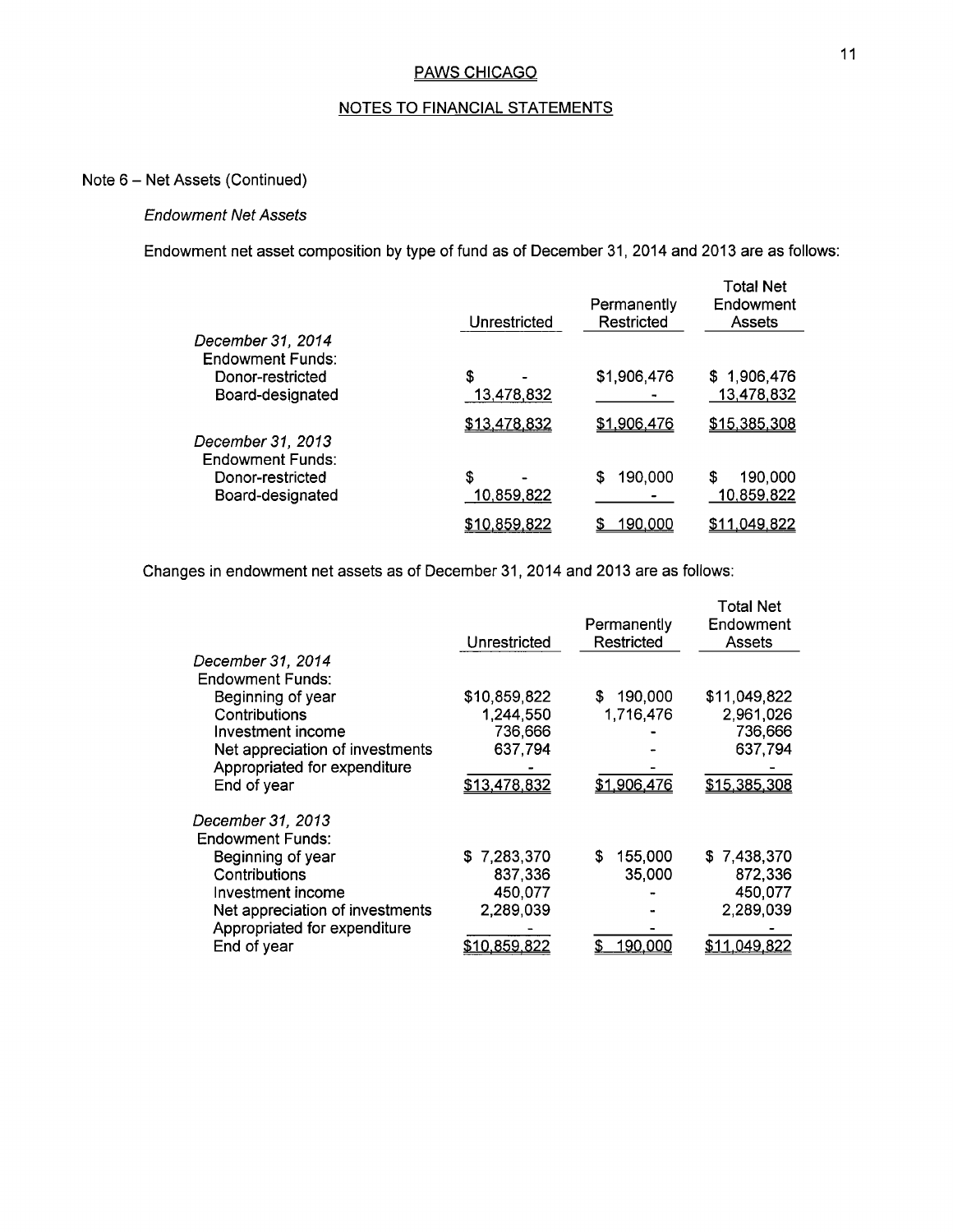## NOTES TO FINANCIAL STATEMENTS

## Note 6 - Net Assets (Continued)

## **Temporarily Restricted Net Assets**

Following is a summary of the activity in temporarily restricted net assets for the years ended December 31, 2014 and 2013:

|                                     | 2014                        |               |                    |                          |
|-------------------------------------|-----------------------------|---------------|--------------------|--------------------------|
|                                     | Beginning<br><b>Balance</b> | Additions     | Assets<br>Released | Ending<br><b>Balance</b> |
| Adoption program                    | \$8,868,470                 | 864,563<br>S. | \$2,360,864        | \$7,372,169              |
| <b>GUS Mobile</b>                   | 386,142                     | 504           | 44,765             | 341,881                  |
| Sick and injured / shelter medicine | 76,632                      | 242,911       | 72,742             | 246,801                  |
| Spay/neuter clinic                  | 73,000                      |               | 73,000             |                          |
| Strategic initiatives growth fund   | 521,555                     | 286,018       | 565,964            | 241,609                  |
|                                     | \$9,925,799                 | \$1,393,996   | \$3,117,335        | \$8,202,460              |
|                                     | 2013                        |               |                    |                          |
|                                     | Beginning                   |               | Assets             | Ending                   |
|                                     | <b>Balance</b>              | Additions     | Released           | Balance                  |
| Adoption program                    | \$8,321,994                 | \$<br>697,868 | \$<br>151,392      | \$8,868,470              |
| <b>GUS Mobile</b>                   | 433,210                     | 7,358         | 54,426             | 386,142                  |
| Sick and injured / shelter medicine | 64,142                      | 40,138        | 27,648             | 76,632                   |
| Spay/neuter clinic                  | 43,000                      | 30,000        |                    | 73,000                   |
| Strategic initiatives growth fund   | 371,555                     | 150,000       |                    | 521,555                  |
|                                     | \$9,233,901                 | 925,364       | 233,466<br>\$      | \$9,925,799              |

Temporarily restricted net assets at December 31, 2014 and 2013 consist of the following:

|                                | 2014        | 2013        |
|--------------------------------|-------------|-------------|
| Cash                           | \$1,823,898 | 765,584     |
| Investments                    | 5,738,047   | 8,379,467   |
| Unconditional promises to give | 640,515     | 780,748     |
|                                | \$8,202,460 | \$9,925,799 |

## **Permanently Restricted Net Assets**

The following is a summary of permanently restricted net assets for the years ended December 31:

|                                                    | 2014        | 2013      |
|----------------------------------------------------|-------------|-----------|
| General endowment                                  | \$251,502   | \$190,000 |
| Free spay/neuter program                           | 1,003,926   |           |
| Medical assistance for dogs with treatable illness | 500,000     |           |
| Medical treatment of animals under 6 months old    | 151,048     |           |
|                                                    | \$1,906,476 | \$190,000 |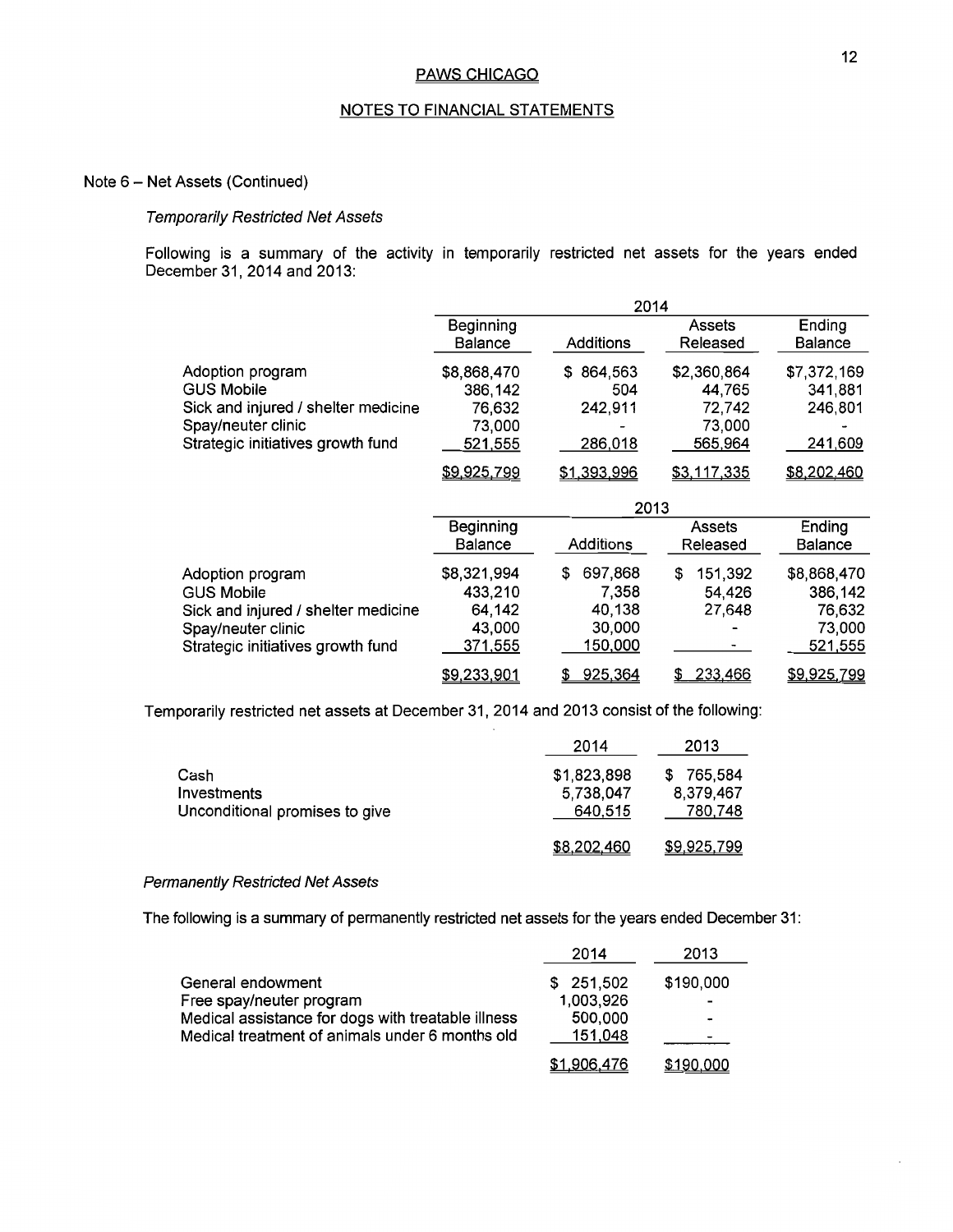## NOTES TO FINANCIAL STATEMENTS

## Note 6 - Net Assets (Continued)

## **Permanently Restricted Net Assets (Continued)**

## Permanently restricted assets consist of the following:

|                                               | 2014                 | 2013                                |  |
|-----------------------------------------------|----------------------|-------------------------------------|--|
| Cash                                          |                      | $\blacksquare$                      |  |
| Investments<br>Unconditional promises to give | 1,755,428<br>151,048 | 190,000<br>$\overline{\phantom{0}}$ |  |
|                                               | \$1.906.476          | \$190,000                           |  |

When donors amend or clarify intent for applicable gifts and contributions reported in a previous fiscal year, revisions are separately reflected as donor designated changes within the statement of activities.

## Note 7 - Operating Leases

## Lease Revenue

The Organization leased a portion of the 26<sup>th</sup> Street building to a local bank. The lease term ran on a calendar year basis and was renewable annually through 2021. The lease was not renewed for 2015. Rental income for each of the years ended December 31, 2014 and 2013 was \$127,080.

#### Lease Expense

In December 2014, the Organization entered into a lease with a retail merchant in Highland Park. Illinois whereby the Organization would occupy a small space within their retail store to operate a satellite adoption facility. The lease term expires December 3, 2018. The annual base rent is \$1 per year payable in advance. The lease is subject to various restrictions related to operating hours and animal care. It is not practical to estimate the fair value of the donated premises.

## Note 8 - Related Party Transactions

During 2013, the Organization paid \$69,808 to related corporations for marketing, accounting and administrative services. There were no such payments in 2014.

## Note 9 - Employee Benefit Plan

The Organization adopted a  $401(k)$  savings plan covering substantially all employees that have completed the service requirement. For each year, the Board of Directors determines the amount of the discretionary contribution to be made to the Plan. No contributions were made for 2014 and 2013.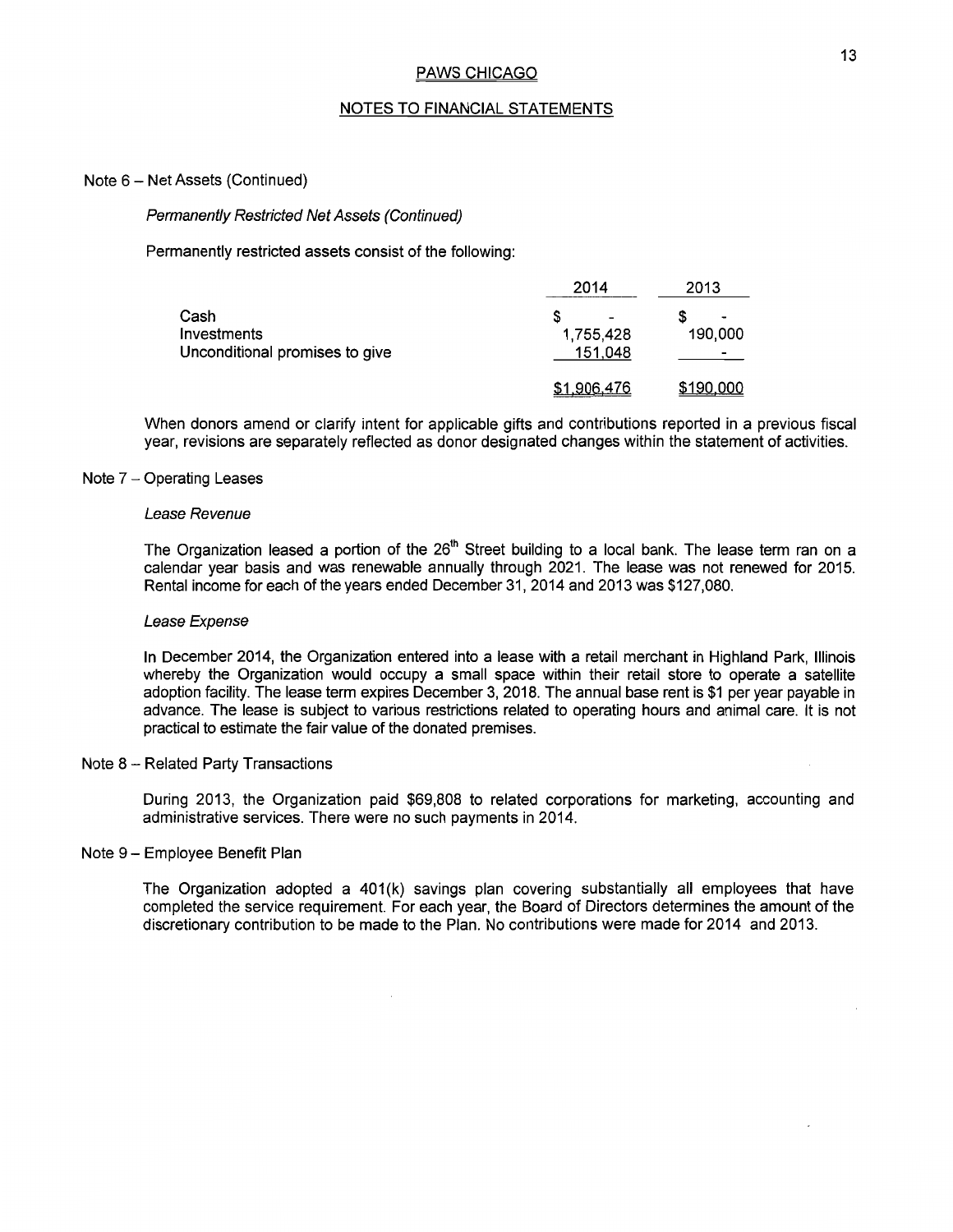### **NOTES TO FINANCIAL STATEMENTS**

## Note 10 - Fair Value Measurements

Information related to the Organization's assets measured at fair value on a recurring basis at December 31, 2014 and 2013 is as follows:

|                                | <b>Fair Value</b> | Quoted<br>Prices<br>In Active<br><b>Markets</b><br>(Level 1) | Significant<br>Other<br>Observable<br>Inputs<br>(Level 2) | Significant<br>Unobservable<br>Inputs<br>(Level 3) |
|--------------------------------|-------------------|--------------------------------------------------------------|-----------------------------------------------------------|----------------------------------------------------|
| December 31, 2014              |                   |                                                              |                                                           |                                                    |
| Investment securities          | \$19,037,906      | \$19,037,906                                                 | \$                                                        | \$                                                 |
| Unconditional promises to give | 791,563           |                                                              |                                                           | 791,563                                            |
| Total                          | \$19,829,469      | \$19,037,906                                                 | S                                                         | \$791,563                                          |
| December 31, 2013              |                   |                                                              |                                                           |                                                    |
| Investment securities          | \$15,389,389      | \$15,389,389                                                 | \$                                                        | \$                                                 |
| Unconditional promises to give | 780,748           |                                                              |                                                           | 780,748                                            |
| Total                          | \$16,170,137      | \$15,389,389                                                 | S                                                         | \$780,748                                          |

Fair values for investments are determined by quoted market prices. Fair Value of unconditional promises to give are determined by calculating the present values of estimated future pledge payments expected to be received, over the expected term of the agreements, using a risk-adjusted discount rate of 6% at December 31, 2014 and 2013.

Mutual funds above determine fair value using a calculated net asset value per share, or its equivalent. As of December 31, 2014 and 2013, the fair value of the mutual funds was \$9,673,726 and \$6,938,787 respectively, and there were no unfunded commitments related to these investments. These investments can be redeemed daily with no redemption notice required. This category of investments primarily includes investments in stocks, bonds, and short-term investments.

Assets measured on a recurring basis using significant unobservable inputs (Level 3 inputs) are as follows:  $\sim$   $\sim$   $\sim$ 

|                                  | 2014      | 2013        |
|----------------------------------|-----------|-------------|
| Unconditional promises to give:  |           |             |
| Beginning of year                | \$780,748 | \$1,627,254 |
| New pledges                      | 845,000   | 30,000      |
| Pledge payments received         | (515,060) | (826, 146)  |
| Provision for bad debts          | (272,000) | (145, 371)  |
| Change in present value discount | (47, 125) | 95,011      |
| End of year                      | \$791,563 | \$780,748   |

#### Note 11 - Functional Allocation of Expenses

The costs of providing the various programs and activities have been summarized on a functional basis in the statement of activities. Accordingly, certain costs have been allocated among the programs and supporting services benefited.